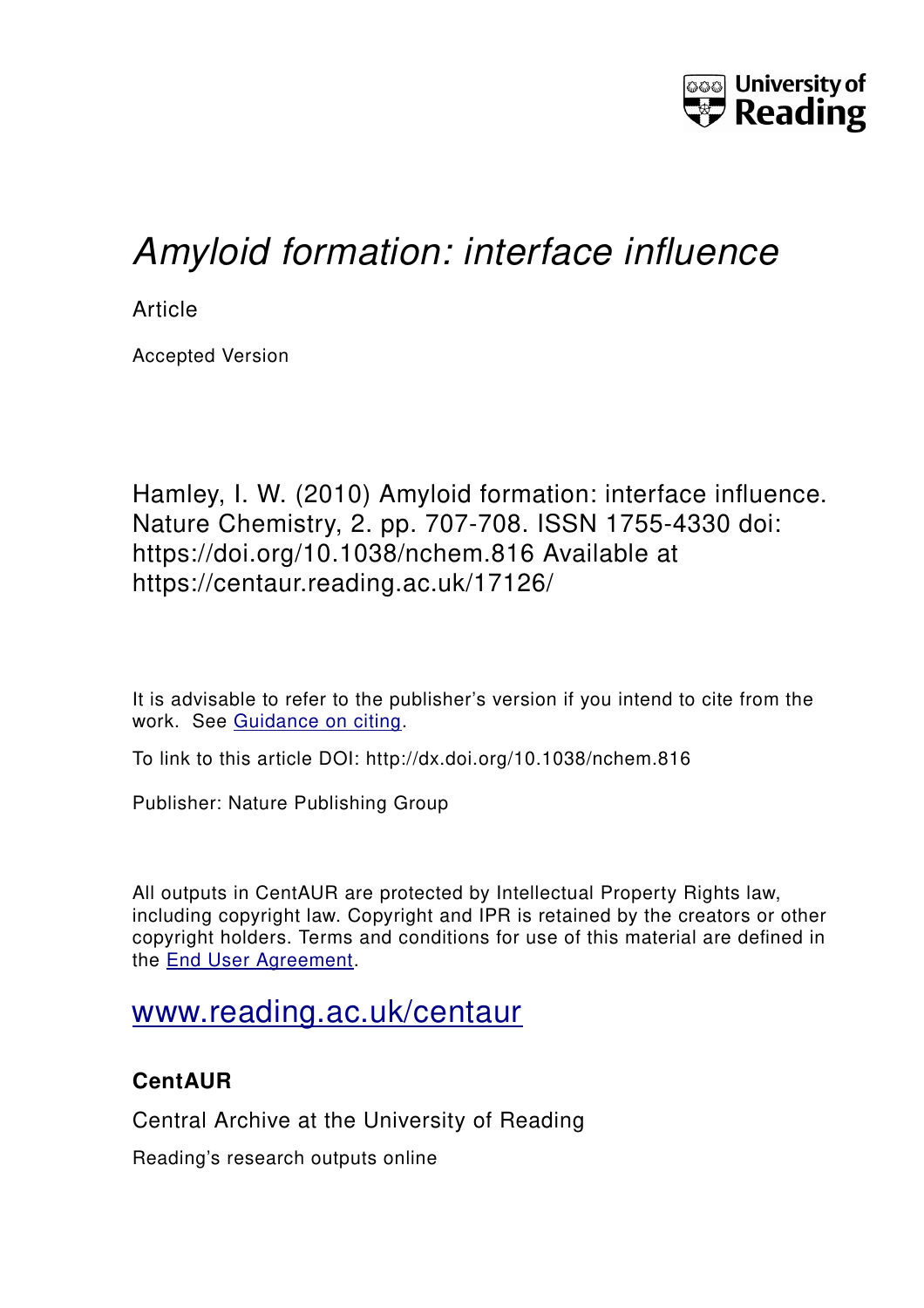#### **News and Views – Talaga et al.**

### **Ian Hamley**

The causes of conditions such as Alzheimer's and Parkinson's diseases are becoming better understood. The misfolding of proteins from their native structure is implicated in these and other so-called amyloid diseases, in which proteins form aggregates of βsheet fibrils termed amyloid.<sup>1, 2</sup> Understanding fibril formation is therefore critical and so *in vitro* studies are often conducted to examine the conditions, mechanism and kinetics of the fibrillisation process. It has been suggested that fibrillisation kinetics can be influenced during mixing by mass transfer effects. In addition, mixing leads to shear forces when the protein or peptide is dispersed in solution. This can influence the growth of fibrils by perturbing the equilibrium between isolated protein molecules and proteins aggregated into fibrils, since fibrils can fragment and create new nuclei.<sup>3</sup>

Writing in JACS, $4$  Talaga and coworkers highlight an additional factor - the presence of hydrophobic interfaces - that can influence the fibrillisation of amyloid-forming proteins. They study the fibrillisation of  $\alpha$ -synuclein which is implicated in Parkinson's disease using a standard fluorescence dye technique used to assay amyloid formation. The dye Thioflavin T binds to amyloid fibrils, but not to isolated protein. The kinetics of fibrillisation in dilute aqueous solutions of the protein were monitored as a function of incubation time, the samples being subjected to agitation in the presence of different types of ball of 1-2 mm size. Balls were made of borosilicate glass which is chemically inert, polymethylmethacrylate (PMMA) which is slightly hydrophilic or polytetrafluoroethylene (PTFE) which is hydrophobic. Some samples were also agitated in the presence of controlled volumes of air (which is

1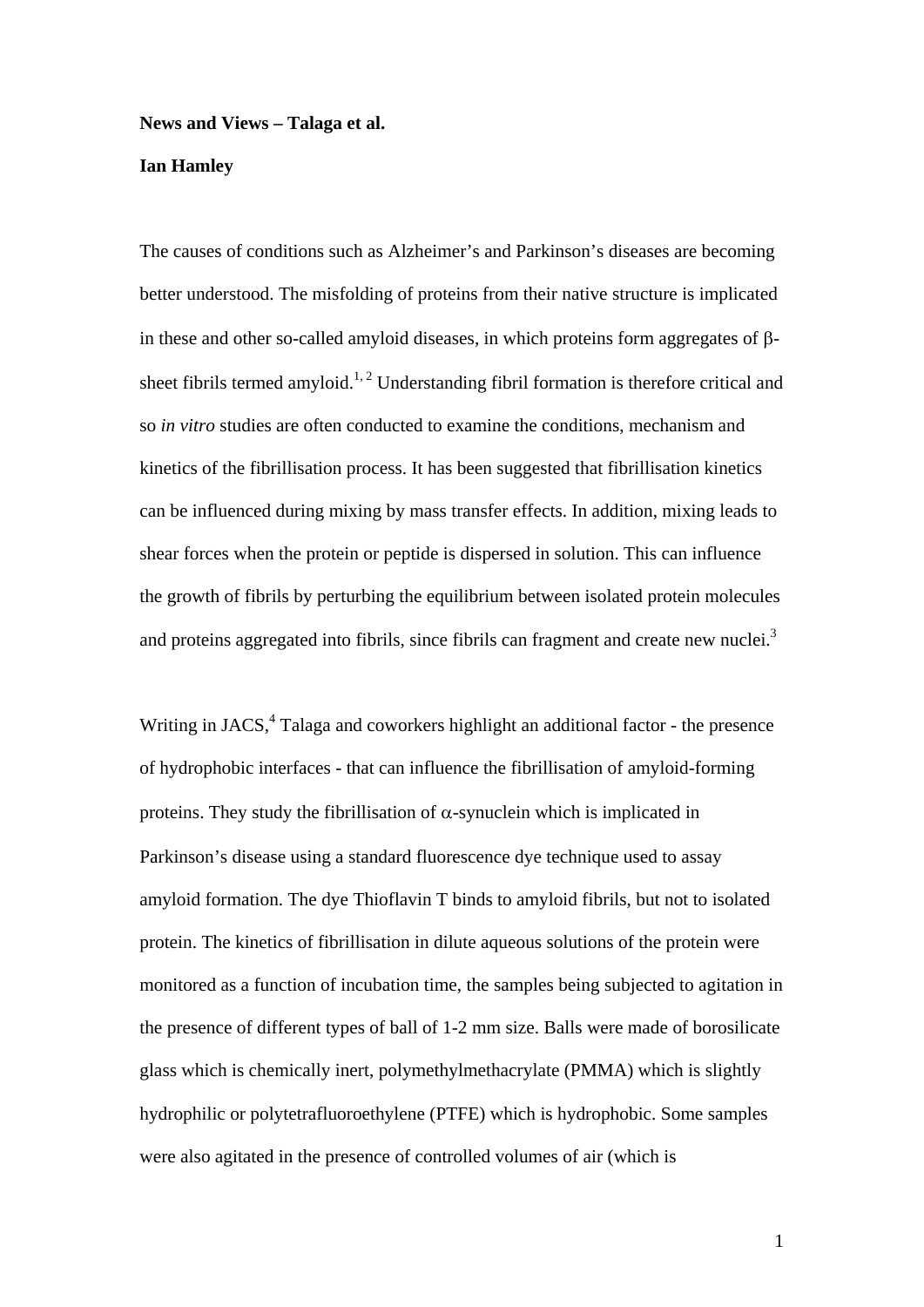hydrophobic). The fibrillisation kinetics, which showed a typical sigmoidal growth curve, were found to depend strongly on the number of PTFE balls, i.e. to the hydrophobic surface area. The initial slope of the fluorescence increase, and the asymptotic fluorescence level reached, were proportional to the number of PTFE balls, according to power law behaviour. The inverse lag time also increased in a nonlinear fashion with the number of PTFE balls. Further nucleation and growth of fibrils was induced by addition of PTFE balls to a sample containing fibrils that had already developed upon agitation in the presence of PTFE balls. Several control experiments were also performed. An increase in dye fluorescence was observed in the presence of air, although fibrils were not observed using atomic force microscopy. In the case of glass balls, no fibril formation was observed. Fibrillisation was observed using PMMA balls, but to a much lower extent than with PTFE balls. As a further control, quiescent samples were examined and these showed no increase in ThT fluorescence in the absence of agitation.

This report relates to earlier work<sup>5</sup> which examined amyloid fibrillisation in the presence of nanoparticles with controlled surface hydrophilicity/hydrophobicity. Polymeric nanoparticles with varying surface chemistry can either increase or decrease the fibrillisation of amyloid proteins, depending on the nanoparticle hydrophobicity and also the unfolding behaviour of the protein and the hydrogen bonding capacity of subunits within it.<sup>5</sup> Talaga and coworkers interpreted their results in the context of several proposed models for fibrillisation. First, simple mass transfer effects on mixing were considered. These eliminate local concentration gradients. Since one PTFE ball can mix the sample on a timescale shorter than the rate of reaction, this model would predict no dependence on the number of PTFE balls. This

2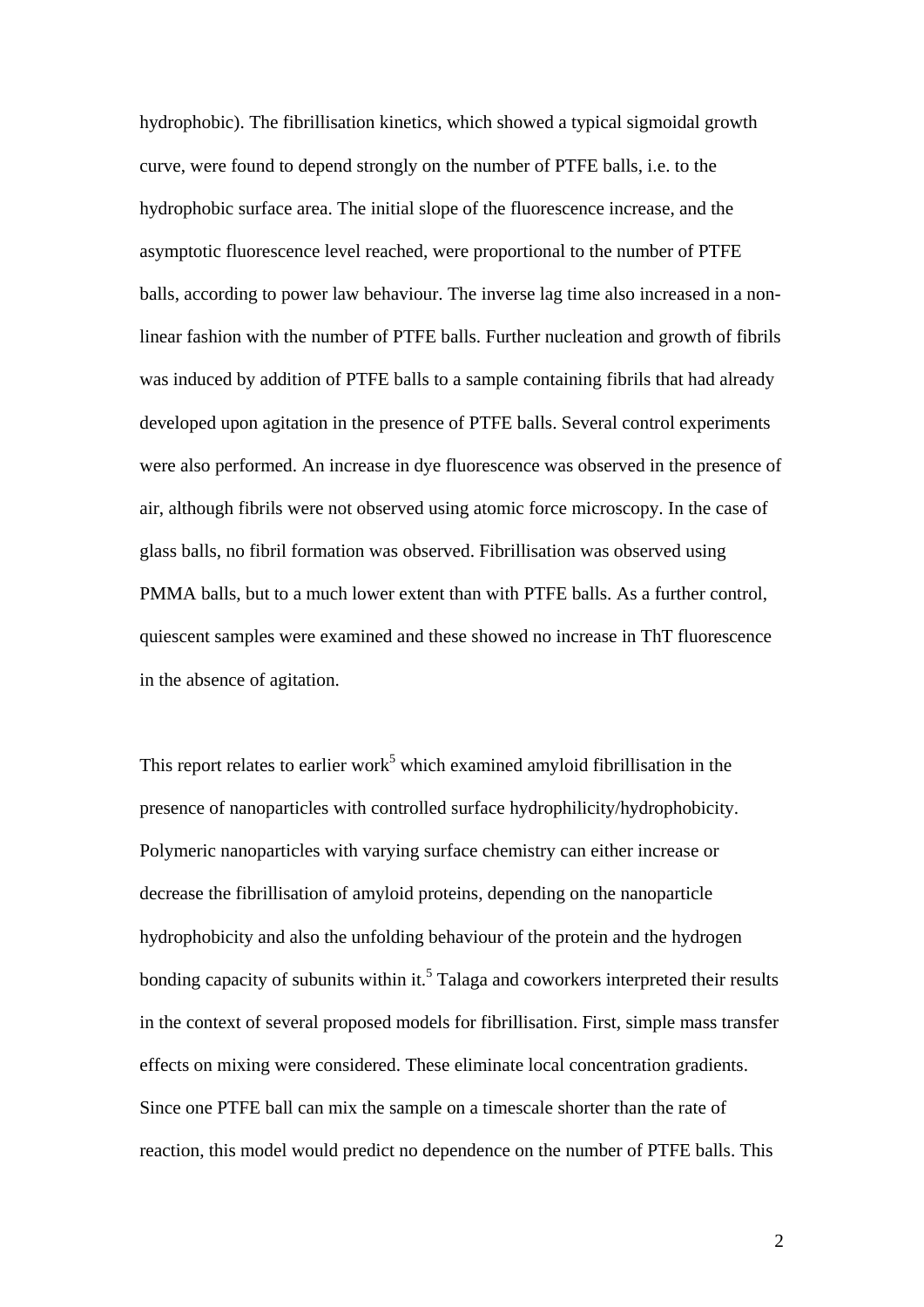model is evidently in conflict with the experimental results. Second, fragmentation of fibrils was considered. Fibril break-up occurs due to forces experienced during flow under agitation. PTFE balls moved more rapidly but less turbulently than PMMA balls, while glass balls moved similarly to PTFE. This does not suggest a simple relationship between flow force and the observed fibrillisation kinetics. Furthermore, the fibril length from atomic force microscopy images did not depend on the number of PTFE balls. The asymptotic fluorescence would also be expected to be lower if shorter fibrils were produced by a fragmentation mechanism. Since the asymptotic fluorescence actually increased with number of PTFE balls, this is also inconsistent with just a simple fragmentation model. A final factor - the influence of hydrophobic interfacial area - was therefore considered. The fibrillisation kinetics were evidently proportional to the PTFE surface area, but not to the surface area of glass or PMMA. The contact angle of PTFE decreases in the dramatically in the presence of protein, showing that the protein coats the PTFE surface progressively reducing the amount of available catalytically active interface. Moreover, addition of more PTFE balls lead to re-initiation of growth indicates that saturation of adsorption had not occurred since fibril-capable protein was still present in solution. Accelerated fibrillisation was also observed in the presence of air, although the morphology of fibrils was different (globular aggregates were observed).

These results clearly show the importance of hydrophobic interfaces in accelerating the fibrillisation of the amyloid-forming protein  $\alpha$ -synuclein. At a molecular level, the results suggest that conformational changes may accompany fibrillisation, specifically that hydrophobic residues are selectively adsorbed at hydrophobic interfaces. The interface may also nucleate contacts between hydrophobic regions, leading to

3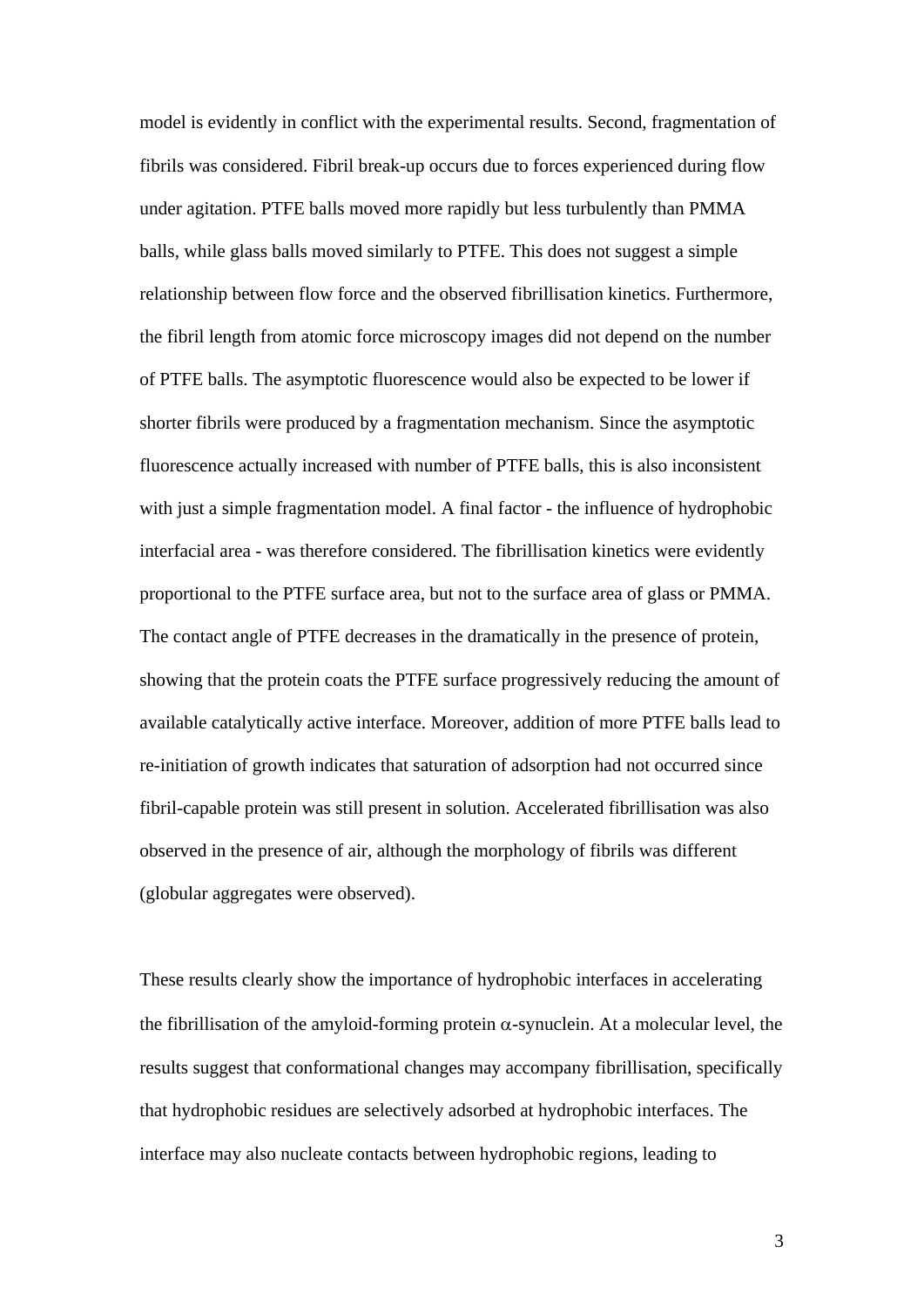accelerated fibrillisation. It is known that  $\alpha$ -synuclein contains hydrophobic sequences, in particular the NAC domain (non-Aβ component of amyloid plaques) is mainly hydrophobic. Other amyloid peptides including Aβ are known to be amphiphilic.<sup>6</sup> These findings provide an important insight to understand issues of sample-to-sample reproducibility that plague *in vitro* studies of amyloid fibrillisation. It is already known that very careful protocols have to be followed in studying fibrillisation of Aβ(42) for example, for example starting from a well-defined state of unaggregated peptide (achieved by initial dissolution in a hydrophobic solvent) and then carefully controlling the addition of water or buffer to a dried film.<sup>7</sup> The results of Talaga and coworkers reveal an additional complicating influence. Heterogeneous interfaces, specifically hydrophobic interfaces including air, are demonstrated to exert a strong effect on fibrillisation kinetics. The role of amyloid peptide amphiphilicity, and interfacial hydrophobicity *in vivo* is not clear, although aggregation of hydrophobic sequences is already known to enhance amyloid fibril-formation.<sup>8</sup> Variability in morphology resulting from mixing in the presence of hydrophobic interface may also be important since fibril polymorphism, resulting for instance from sonication, has a profound effect on toxicity.  $9$  Agitation in the presence of air bubbles, or using PTFE stirrers or vials is expected to lead to variability in fibril formation kinetics, unless the hydrophobic interfacial area can be carefully controlled.

<sup>1</sup> F. Chiti and C. M. Dobson, *Annu. Rev. Biochem.*, 2006, **75**, 333.

<sup>2</sup> I. W. Hamley *Angew. Chem., Int. Ed. Engl.*, 2007, **46**, 8128.

<sup>3</sup> T. P. J. Knowles, C. A. Waudby, G. L. Devlin, S. I. A. Cohen, A. Aguzzi, M. Vendruscolo, E. M. Terentjev, M. E. Welland, and C. M. Dobson, *Science*, 2009, **326**, 1533.

<sup>4</sup> J. Pronchik, X. He, J. T. Giurleo, and D. S. Talaga, *J. Am. Chem. Soc.*, 2010.

<sup>5</sup> C. Cabaleiro-Lago, I. Lynch, K. A. Dawson, and S. Linse, *Langmuir*, 2009, **26**, 3453.

<sup>6</sup> B. Soreghan, J. Kosmoski, and C. G. Glabe, *J. Biol. Chem.*, 1994, **269**, 28551.